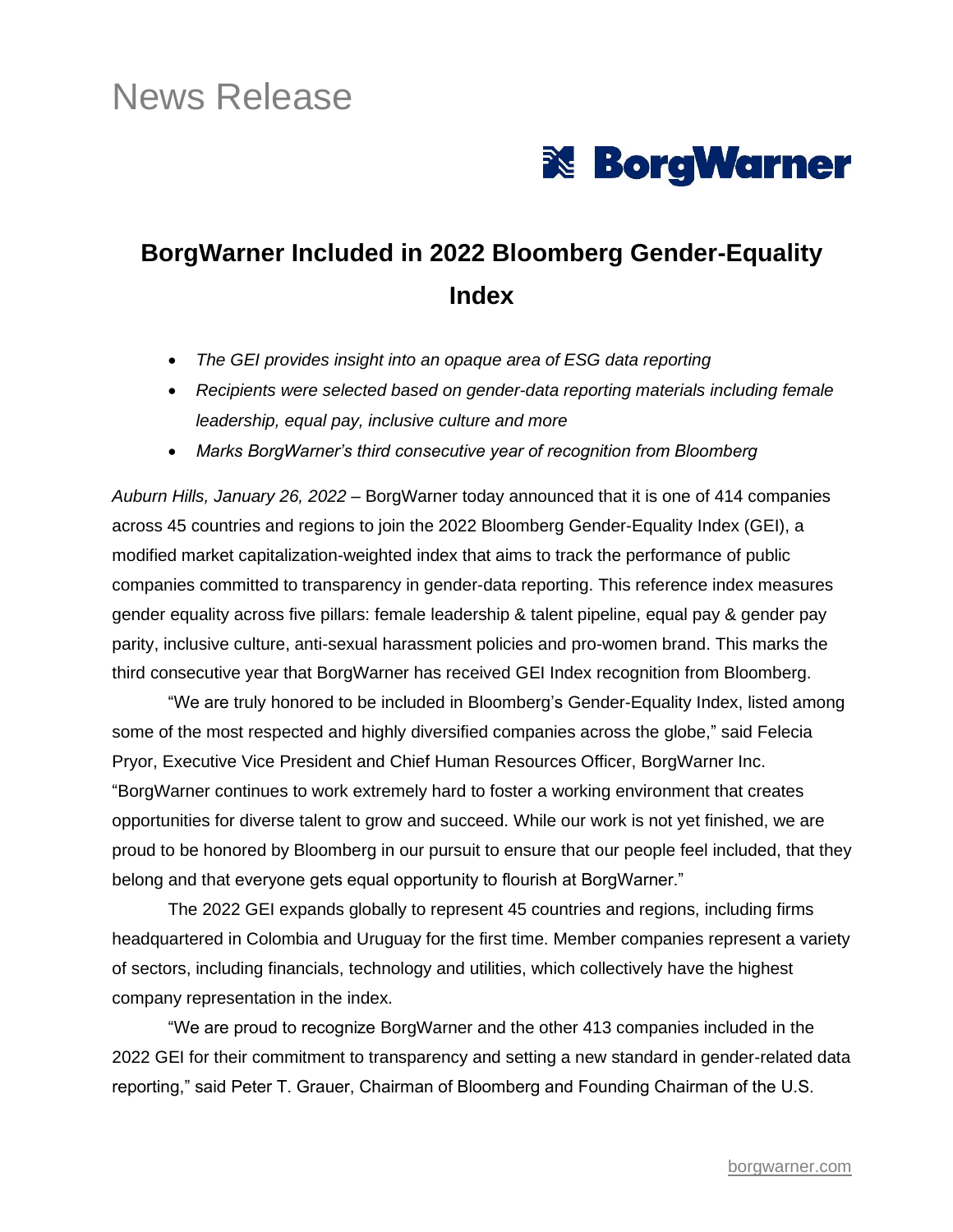#### BorgWarner Inc. (BorgWarner Included in 2022 Bloomberg Gender-Equality Index) – 2

30% Club. "Even though the threshold for inclusion in the GEI has risen, the member list continues to grow. This is a testament that more companies are working to improve upon their gender-related metrics, fostering more opportunity for diverse talent to succeed in their organizations."

BorgWarner submitted a social survey created by Bloomberg, in collaboration with subject matter experts globally. Those included on this year's index scored at or above a global threshold established by Bloomberg to reflect disclosure and the achievement or adoption of best-in-class statistics and policies.

Both the survey and the GEI are voluntary and have no associated costs. Bloomberg collected this data for reference purposes only. The index is not ranked. While all public companies are encouraged to disclose supplemental gender data for their company's investment profile on the Bloomberg Terminal®, those that have a market capitalization of USD \$1 billion are eligible for inclusion in the Index. For more information on the GEI and how to submit information for next year's index visit: [https://www.bloomberg.com/gei.](https://www.bloomberg.com/gei) Bloomberg clients can access the GEI at {BGEI Index DES <GO>}.

For more information on Bloomberg's sustainable finance solutions, including the GEI, please visit: [https://www.bloomberg.com/professional/sustainable-finance/.](https://www.bloomberg.com/professional/sustainable-finance/) To see the full list of 2022 Bloomberg Gender-Equality Index Members, [click here.](https://www.bloomberg.com/gei/resources/)

#### **About BorgWarner**

BorgWarner Inc. (NYSE: BWA) is a global product leader in delivering innovative and sustainable mobility solutions for the vehicle market. Building on its original equipment expertise, BorgWarner also brings market leading product and service solutions to the global aftermarket. With manufacturing and technical facilities in 96 locations in 22 countries, the company employs approximately 50,000 people worldwide. For more information, please visit borgwarner.com.

#### **About Bloomberg**

Bloomberg, the global business and financial information and news leader, gives influential decision-makers a critical edge by connecting them to a dynamic network of information, people and ideas. The company's strength – delivering data, news and analytics through innovative technology, quickly and accurately – is the core of [Bloomberg Professional Services.](https://www.bloomberg.com/professional/) For more information, visit [www.bloomberg.com](http://www.bloomberg.com/) or [request a demo.](https://www.bloomberg.com/professional/request-demo/?utm_source=bbg-pr&bbgsum=dg-ws-core-pr)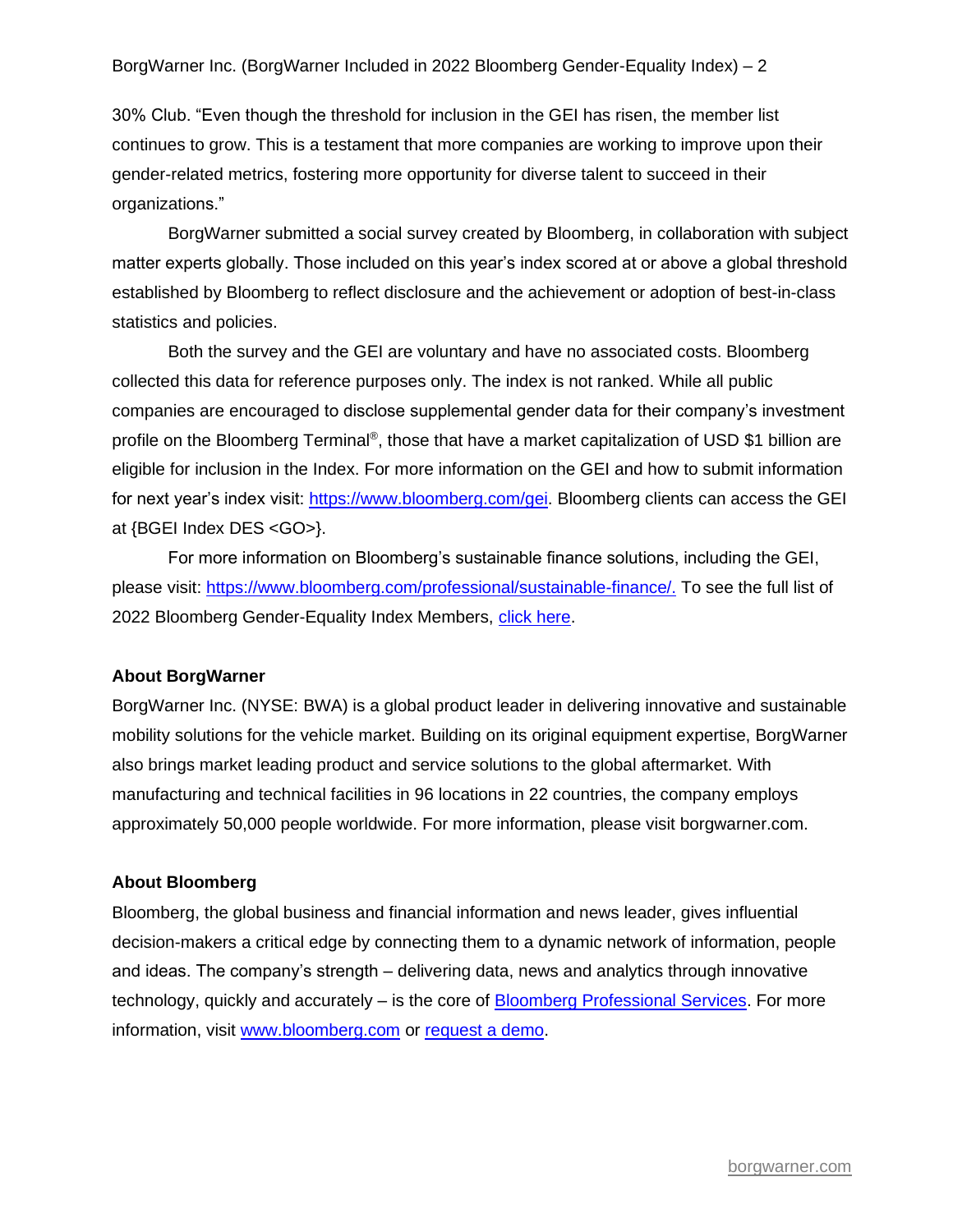

### BorgWarner joined the 2022 Bloomberg Gender-Equality Index (GEI) for the third consecutive year.

**Forward-Looking Statements**: This press release may contain forward-looking statements as contemplated by the 1995 Private Securities Litigation Reform Act that are based on management's current outlook, expectations, estimates and projections. Words such as "anticipates," "believes," "continues," "could," "designed," "effect," "estimates," "evaluates," "expects," "forecasts," "goal," "guidance," "initiative," "intends," "may," "outlook," "plans," "potential," "predicts," "project," "pursue," "seek," "should," "target," "when," "will," "would," and variations of such words and similar expressions are intended to identify such forward-looking statements. Further, all statements, other than statements of historical fact contained or incorporated by reference in this press release that we expect or anticipate will or may occur in the future regarding our financial position, business strategy and measures to implement that strategy, including changes to operations, competitive strengths, goals, expansion and growth of our business and operations, plans, references to future success and other such matters, are forward-looking statements. Accounting estimates, such as those described under the heading "Critical Accounting Policies and Estimates" in Item 7 of our Annual Report on Form 10-K for the year ended December 31, 2020 ("Form 10-K"), are inherently forward-looking. All forward-looking statements are based on assumptions and analyses made by us in light of our experience and our perception of historical trends, current conditions and expected future developments, as well as other factors we believe are appropriate under the circumstances. Forward-looking statements are not guarantees of performance, and the Company's actual results may differ materially from those expressed, projected or implied in or by the forward-looking statements.